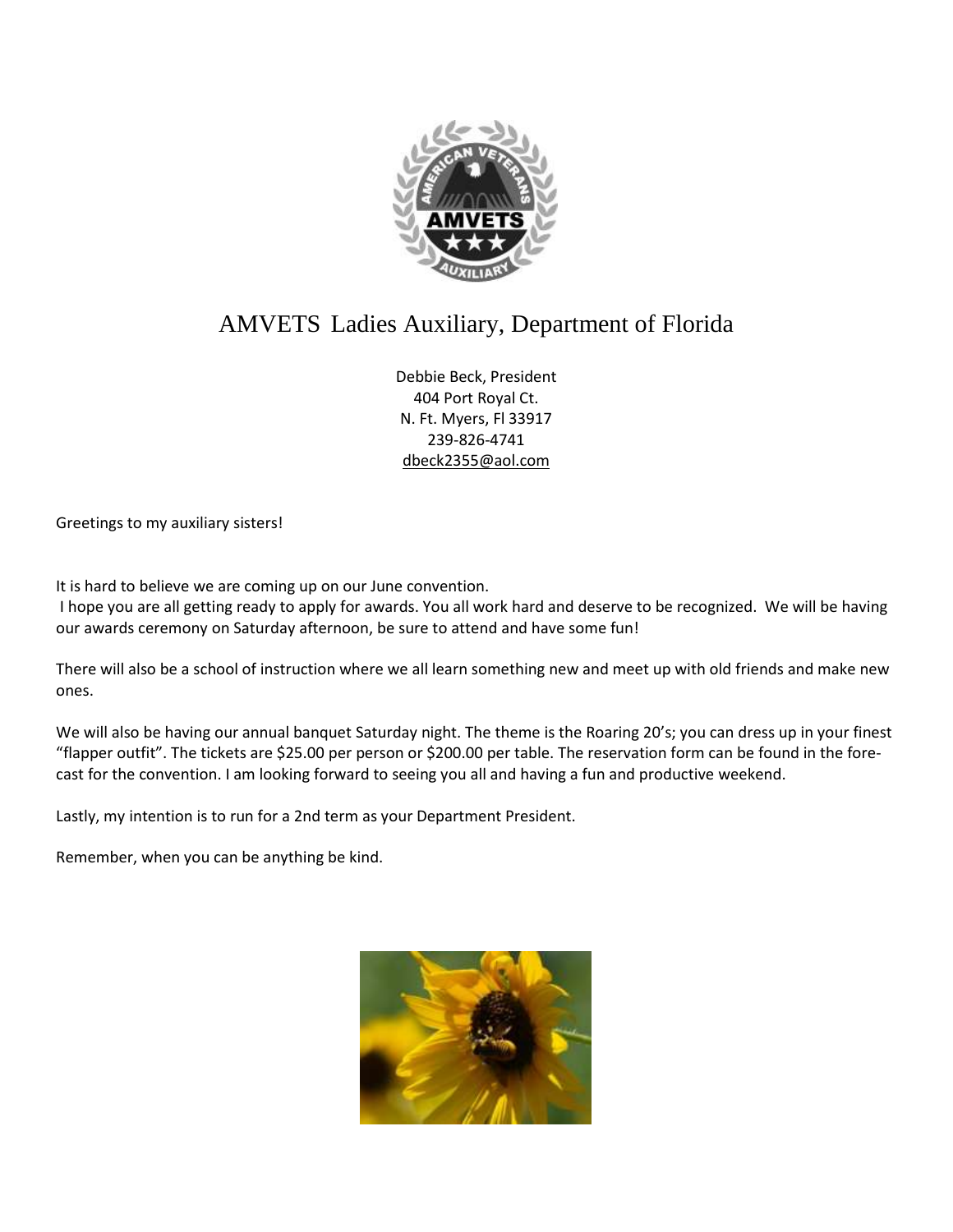Patty A. Piening, 1VP, Membership Officer 6075 Shore Blvd. S, #211 Gulfport, Florida 33707 papiening@hotmail.com (513) 218 - 3234

Greetings Ladies,

Membership is the backbone of AMVETS Ladies Auxiliary. Hopefully, you have sent in all your pending membership Dues and Remittance Forms for 2022. The actual deadline date is, **May 15, 2022** and they **must** be received by our Executive Secretary, PDP Donnajeanne Merritt **on or before the above date (May 15th.)** 

**\*\*\*\*\*NOTICE\*\*\*\*\*NOTICE\*\*\*\*\*\*NOTICE\*\*\*\*\*\*NOTICE\*\*\*\*\*\*NOTICE\*\*\*\*\*\*NOTICE\*\*\*\*\*\*NOTICE\*\*\*\*\***

Your current 990's are to be filed and due to me at the above address no later than June 1, 2022. This is mandatory to be in good standing at June Convention and the IRS. Also, I will need two (2) copies of your 990. If need be you can **hand deliver your 990 to me at the start of the 2022 June Convention.**

While we are preparing for our 2022 Department Convention there will be NO membership processed during the months of June and July.

Remember to apply for the PNP Ruth K. Nickerson Membership Award. This award goes to the Membership Officer with the largest number of renewals. All Awards must be postmarked by May 27, 2022 and sent to the Awards Chairmen; PNP, PDP Evelyn McElvin. Please, check your Convention Forecast for additional information.

It has been an honor and pleasure to have served as your 1<sup>st</sup> Vice President and would ask for your continued support as I seek a second term as  $1^{st}$  Vice President of the Department of Florida. Thank You.

**\_\_\_\_\_\_\_\_\_\_\_\_\_\_\_\_\_\_\_\_\_\_\_\_\_\_\_\_\_\_\_\_\_\_\_\_\_\_\_\_\_\_\_\_\_\_\_\_\_\_\_\_\_\_\_\_\_\_\_\_\_\_\_\_\_\_\_\_\_\_\_\_\_\_\_\_\_\_\_\_\_\_\_\_\_\_\_\_\_\_\_\_\_\_\_\_\_\_**

GOD BLESS

Holly Burbach 2<sup>nd</sup> Vice President/ Child Welfare Officer 133 Oakhill View Dr. Valrico, FL 33594 941-786-8210 Holdon1926@aol.com

Greetings ladies,

Another fiscal year is coming to an end, and I would like to thank all the Auxiliaries that have sent in reports this year. Great job!!

There is still time to get reports in. If anyone has any questions about reports, please feel free to call me any time. End of year reports must be **IN MY HANDS** by **May 5th** to be included in the June Convention book.

Please don't forget to apply for the awards. You all deserve them! But you can't win them if you don't apply. Also, elections are upon us once again, and I would like to ask for your continued support as I seek re-election to

the office of 2<sup>nd</sup> Vice President for the year 2022-2023.

As always, thank you for your support and everything that you all do to help this great organization! I'm looking forward to seeing everyone in June!

Yours in Service, Holly Burbach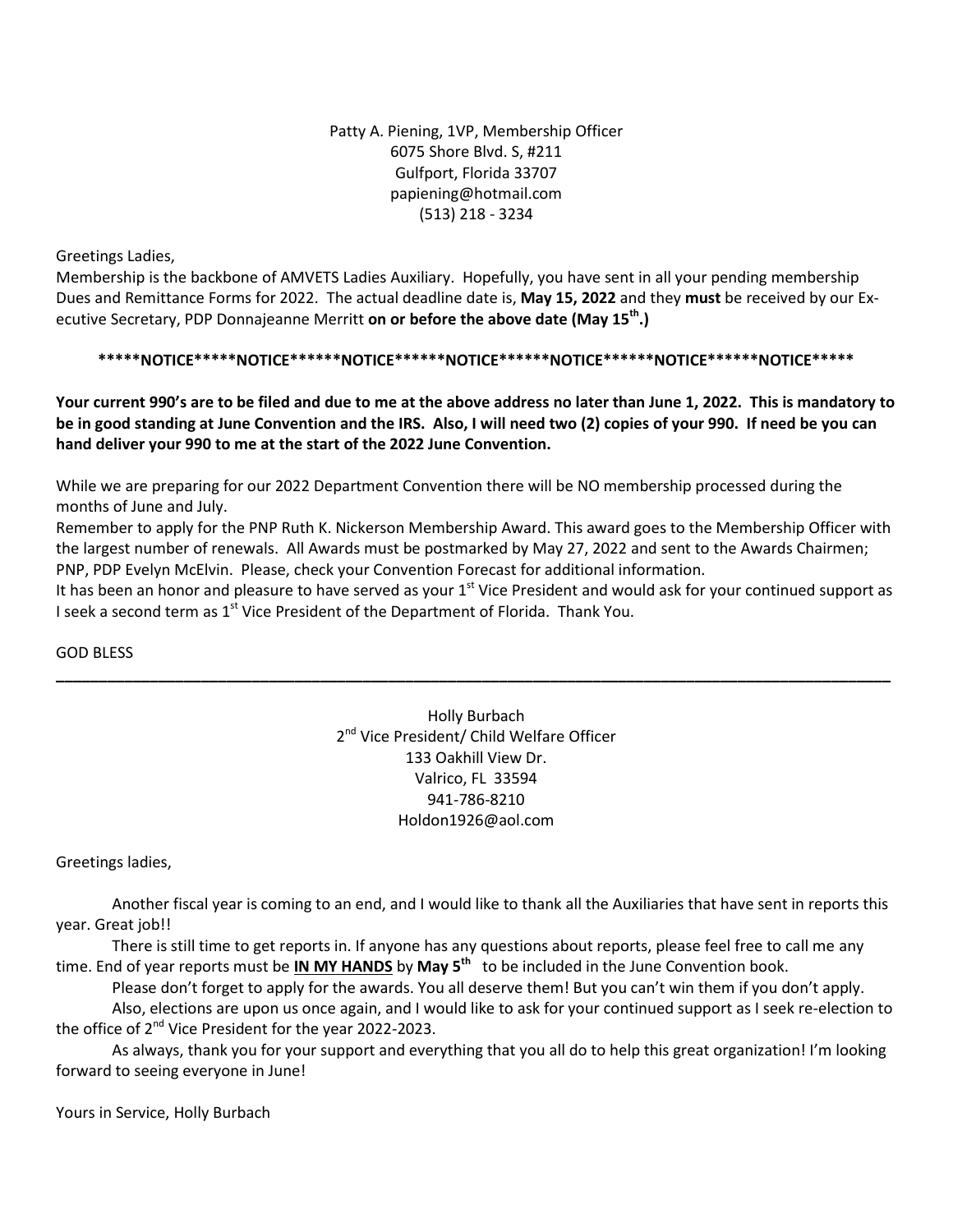Christina "Chrissy" Albright 3rd Vice President/Community Service Officer 10118 Gerhard Lane, Lithia, FL 33547 813-465-2992 calbright26fan@aol.com

Greetings Ladies,

Thank you to those auxiliaries who have been sending their reports. Keep up the good work! You may reach out to me at any time for assistance with completing your reports.

Please consider donating to Madam President's project which falls under community service reporting. Also, please consult your forecast and apply for awards.

As a reminder, end of year reports are due **in my hands** by May 5, 2022, to be in the June convention book.

I look forward to seeing everyone at June convention.

Yours in service, Christina "Chrissy" Albright



**\_\_\_\_\_\_\_\_\_\_\_\_\_\_\_\_\_\_\_\_\_\_\_\_\_\_\_\_\_\_\_\_\_\_\_\_\_\_\_\_\_\_\_\_\_\_\_\_\_\_\_\_\_\_\_\_\_\_\_\_\_\_\_\_\_\_\_\_\_\_\_\_\_\_\_\_\_\_\_\_\_\_\_\_\_\_\_\_\_\_\_\_\_**

Dawn Stewart 820 Walker Dr. Tampa, Florida 33613 [dawnstewart0620@gmail.com](mailto:dawnstewart0620@gmail.com) 813-378-9464

Greetings Ladies,

I hope that everyone is doing well and enjoying Spring Break.

Thank you so much to all the auxiliaries that have been sending in reports. The end of the year reports is due in my hands no later than May 5, 2022. Please make sure you send me the original report and not copies.

Please make sure to apply for all of the Americanism Awards that are available.

I look forward to seeing everyone at June Convention.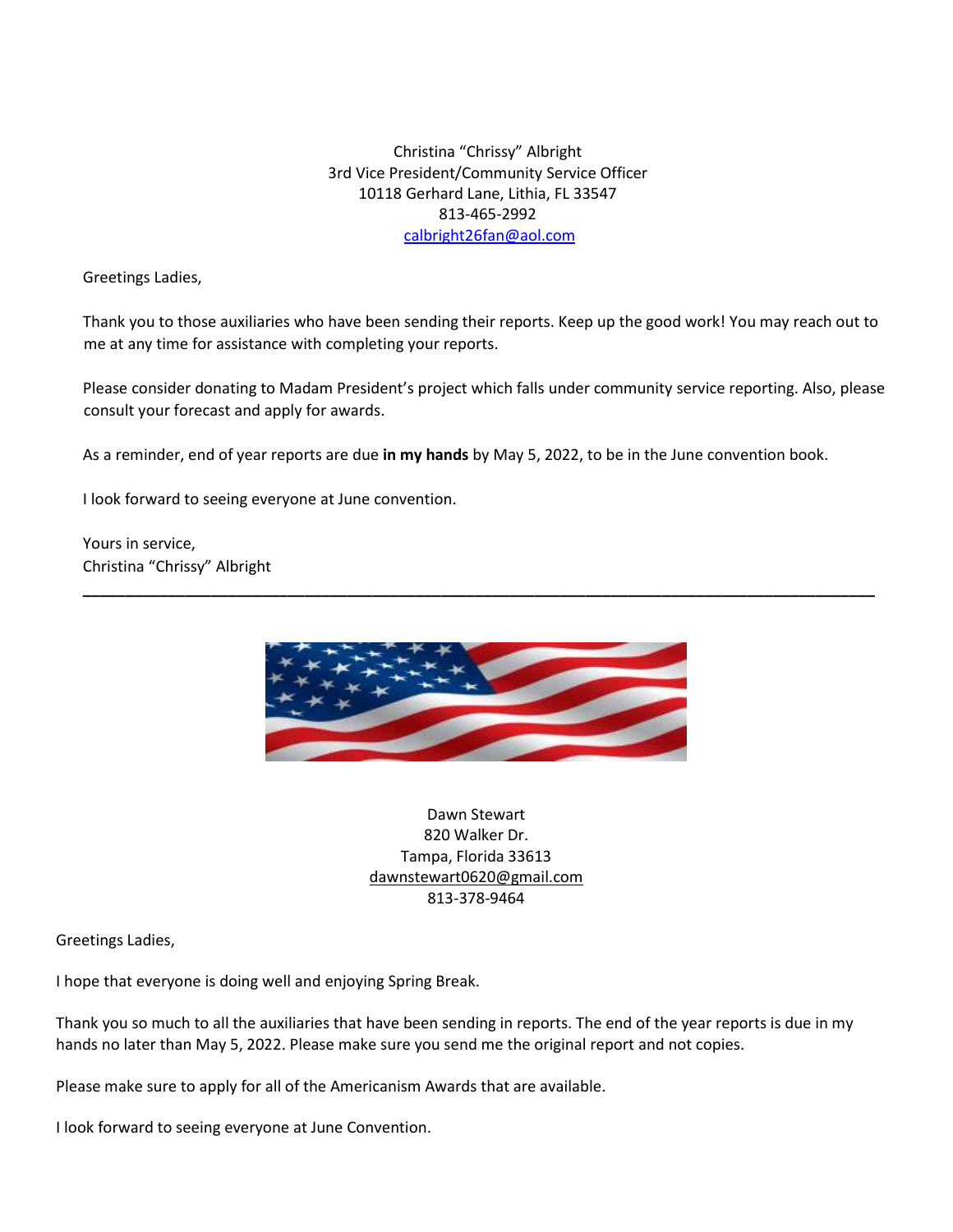PDP Karen Powers, Treasurer AMVETS Ladies Auxiliary, Department of Florida 409 Andrew Drive Valparaiso, FL 32580 wk: (850) 678-3140 tinkertoy1961@gmail.com April, 2022

Hello Ladies,

As this year comes to a close normally I would say please remember to consult your forecast for important dates pertaining to Convention and end of the year deadline, but instead I would recommend pulling out the updated dates out of this Hotline as our Convention dates were changed thereby changing due dates. Updated dates should also be available on our Department website which is : amvetsauxfl.org . Our webmaster keeps our website updated and current as soon as he receives the information.

June Convention is rapidly approaching with lots to be completed before then. Local nominations in April & May, local elections in May, revalidations due to Department headquarter, award applications due to Honors & Awards Chairman, banquet tickets to be ordered, followed by your annual trip to your bank with a copy of your May minutes reflecting elections to change your signature cards. **This needs to be completed as soon as your new officers take on their new offices on June 1 st .**

And while we are speaking of **June 1<sup>st</sup>, this is the same day your 990 is due to be filed.** Remember two (2)copies of your 990 needs to be sent to our Department First Vice President immediately upon filing. You can also print and bring to her at the June Convention if you would like.

I would like to thank all my auxiliary sisters for their continued support & would like to let you know with losing several family members this past year I have decided to focusing on my family.

**\_\_\_\_\_\_\_\_\_\_\_\_\_\_\_\_\_\_\_\_\_\_\_\_\_\_\_\_\_\_\_\_\_\_\_\_\_\_\_\_\_\_\_\_\_\_\_\_\_\_\_\_\_\_\_\_\_\_\_\_\_\_\_\_\_\_\_\_\_\_\_\_\_\_\_\_\_\_\_\_\_\_\_\_\_\_\_\_\_\_\_\_\_\_\_\_**

Looking forward to seeing everyone soon.

Toni L. Plemmons, Sergeant at Arms 12550 NW 90 Avenue Chiefland, FL 32626 352-317-4166 Itzm20@aol.com

Hello Ladies!

I want to thank everyone for placing their trust in me to be able to conduct the duties of Sgt. At Arms. It is my intent to run for Sergeant at Arms again and I am asking for your support.

Our June convention is fast approaching, and I look forward to seeing everyone, as always. I am so happy to look out over the floor and see so many of our members in the Auxiliary uniform. There are only a couple of things that I want to share. If you are not wearing the official uniform, then business casual dress code is highly recommended. Shorts, skirts (no shorter than 2" above the knee), jeans and jean capris are not appropriate attire during business sessions.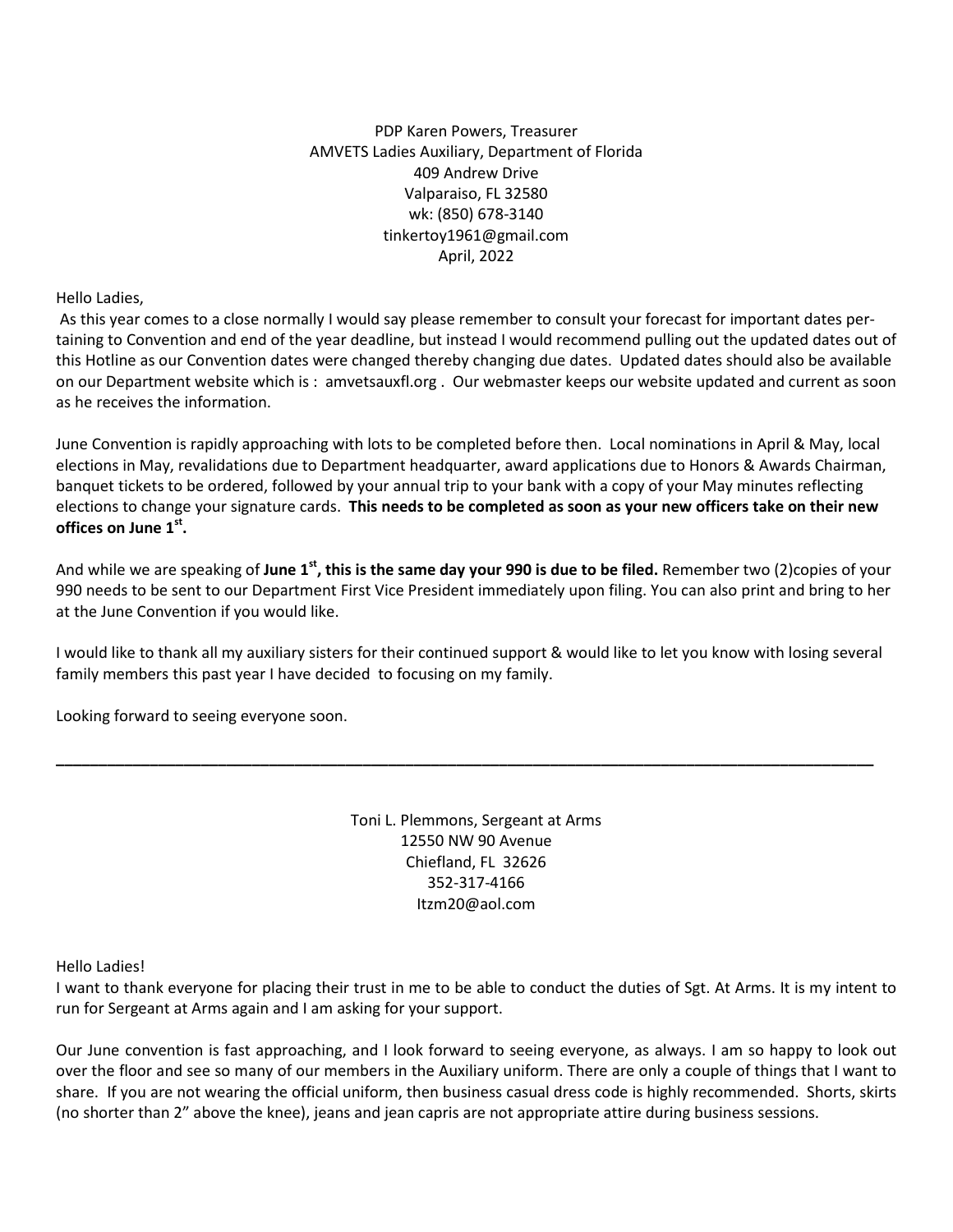Just a reminder to everyone, please during Convention, remember to show respect to our flag whenever you enter/leave the room. You can stop at the end of the tables and briefly place your hand over your heart both coming and going.

I will need ladies to be Pages at Convention, if you would like to be involved, please contact me.

Hope everyone stays safe and healthy! Looking forward to seeing everyone in June.



**\_\_\_\_\_\_\_\_\_\_\_\_\_\_\_\_\_\_\_\_\_\_\_\_\_\_\_\_\_\_\_\_\_\_\_\_\_\_\_\_\_\_\_\_\_\_\_\_\_\_\_\_\_\_\_\_\_\_\_\_\_\_\_\_\_\_\_\_\_\_\_\_\_\_\_\_\_\_\_\_\_\_\_\_\_\_\_\_\_\_\_\_\_\_\_**

**Wendy Luzader, Chaplain** 702 SW  $5^{\text{th}}$  Ave. Trenton, FL 32693-4270 352-214-8700 (Cell) [wendyluzader@yahoo.com](mailto:wendyluzader@yahoo.com)

Time passes by so fast and amid our busy, daily lives let us all try to remember to show compassion, kindness and let others know that we care. A call, card or just saying hello, how are you can make someone's day.

We have received 69 Deceased Member Notifications. Please remember their loved ones and their Auxiliaries and lift them up in prayer.

Please continue to pray for our Veterans and our Country; freedom is not free, and our leadership needs constant prayer in these trying times.

## "As prayer warriors, we must remember that no matter how hopeless a situation may appear to us, God gives us *power in prayer to do something about it."*

Thank you for promptly sending notices of an Auxiliary Sister's passing. I am sure their families certainly appreciate a sympathy card or thinking of you card from our Department.

Yours in service, Wendy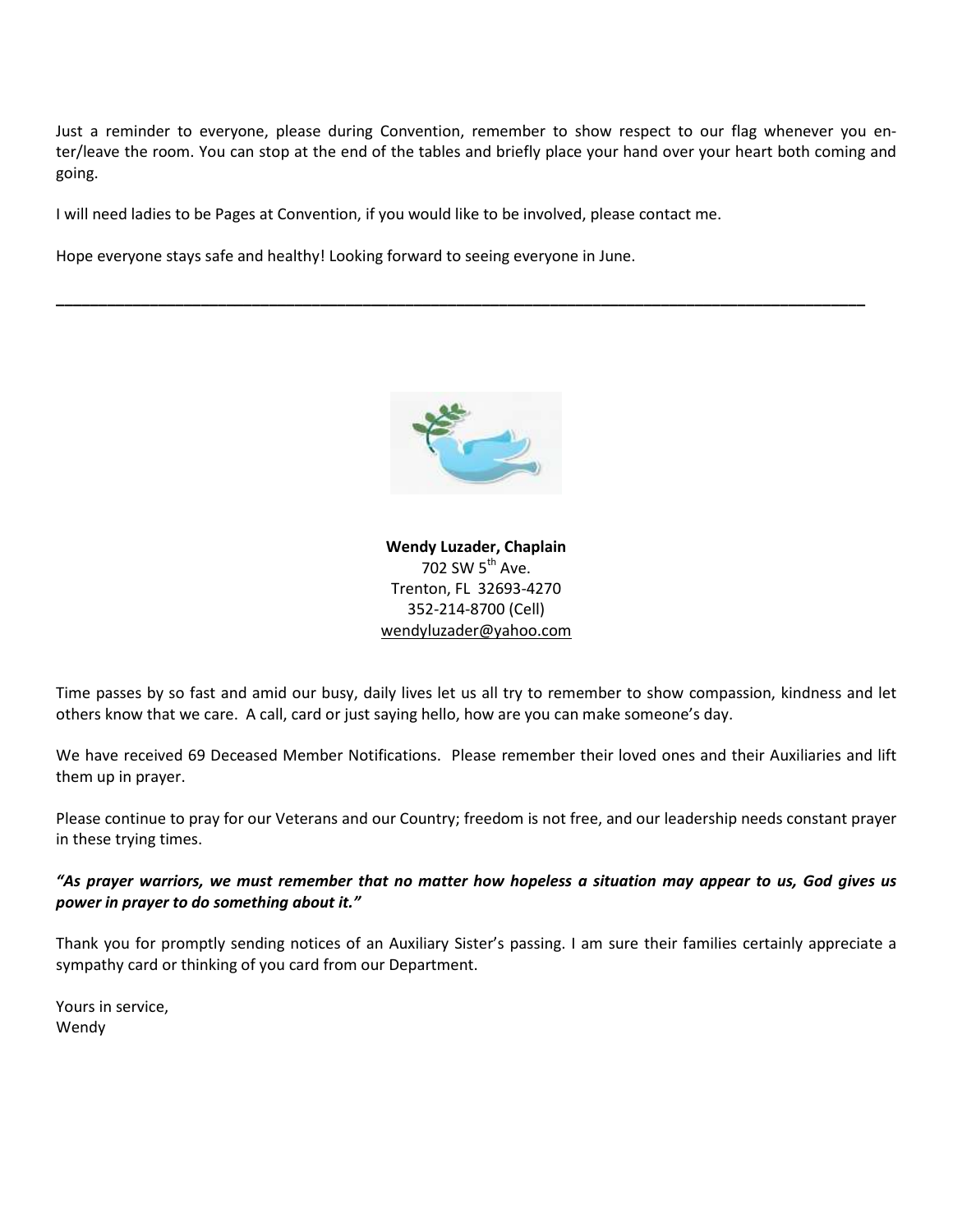# PDP Sherry Marecek, NEC Woman 102 Diogenes St. Dunedin, FL 34698 (727) 687-5523 [xette1@tampabay.rr.com](mailto:xette1@tampabay.rr.com)

Greetings Ladies!

Hard to believe another year is coming to a close. My how time flies!

Speaking of time, our reporting year is May 1<sup>st</sup> – April 30<sup>th</sup>. Your Year-End reports are due to the proper Service Officer, **in hand**, no later than **May 5, 2022**.

To prevent you not getting reports counted in evaluation totals, Service Officer addresses can be found on our website, **amvetsauxfl.org**, under the "Officers" tab.

Another reason to mail to correct Officer is because of Awards. The final evaluation for each auxiliary will be in the Convention Book and will be used for calculating awards. You worked hard, so report, mail them to Officer by due date, and reap the rewards!

**\_\_\_\_\_\_\_\_\_\_\_\_\_\_\_\_\_\_\_\_\_\_\_\_\_\_\_\_\_\_\_\_\_\_\_\_\_\_\_\_\_\_\_\_\_\_\_\_\_\_\_\_\_\_\_\_\_\_\_\_\_\_\_\_\_\_\_\_\_\_\_\_\_\_\_\_\_\_\_\_\_\_\_\_\_\_\_\_\_\_\_\_\_\_\_\_\_**

Looking forward to everyone at the Convention – it will be here faster than you think!

Jerri Devoll, Alternate NEC 217 Ladue Avenue Crestview, FL 32539 850-305-4247 j\_devoll@yahoo.com

Greetings Ladies **April 2022** 

As we end our 2022 Membership Year and look forward to 2022-2023 and what it will bring us. Our upcoming Convention is a time to reflect on what we have accomplished this past year and discover what we will do next year.

The Awards Chairman and her committee are working very hard on the Awards Program and looking forward to giving out the awards to all of you for your hard work. But before the Awards Program there will be a training for the locals. I hope that you put it on your agenda to attend both of these programs on Saturday afternoon, as they are both very informative. The training is NOT just for officers but for everyone.

As you read this Hotline jot down the deadline dates on your calendar. Be sure to give enough time for mailing everything. Send your reports to the respective Service Officer.

As this time, I would like to inform you of my intent to run for Department Treasurer and I hope to have your support.

*"A hug is a great gift - one size fits all, and it's easy to exchange" Author Unknown*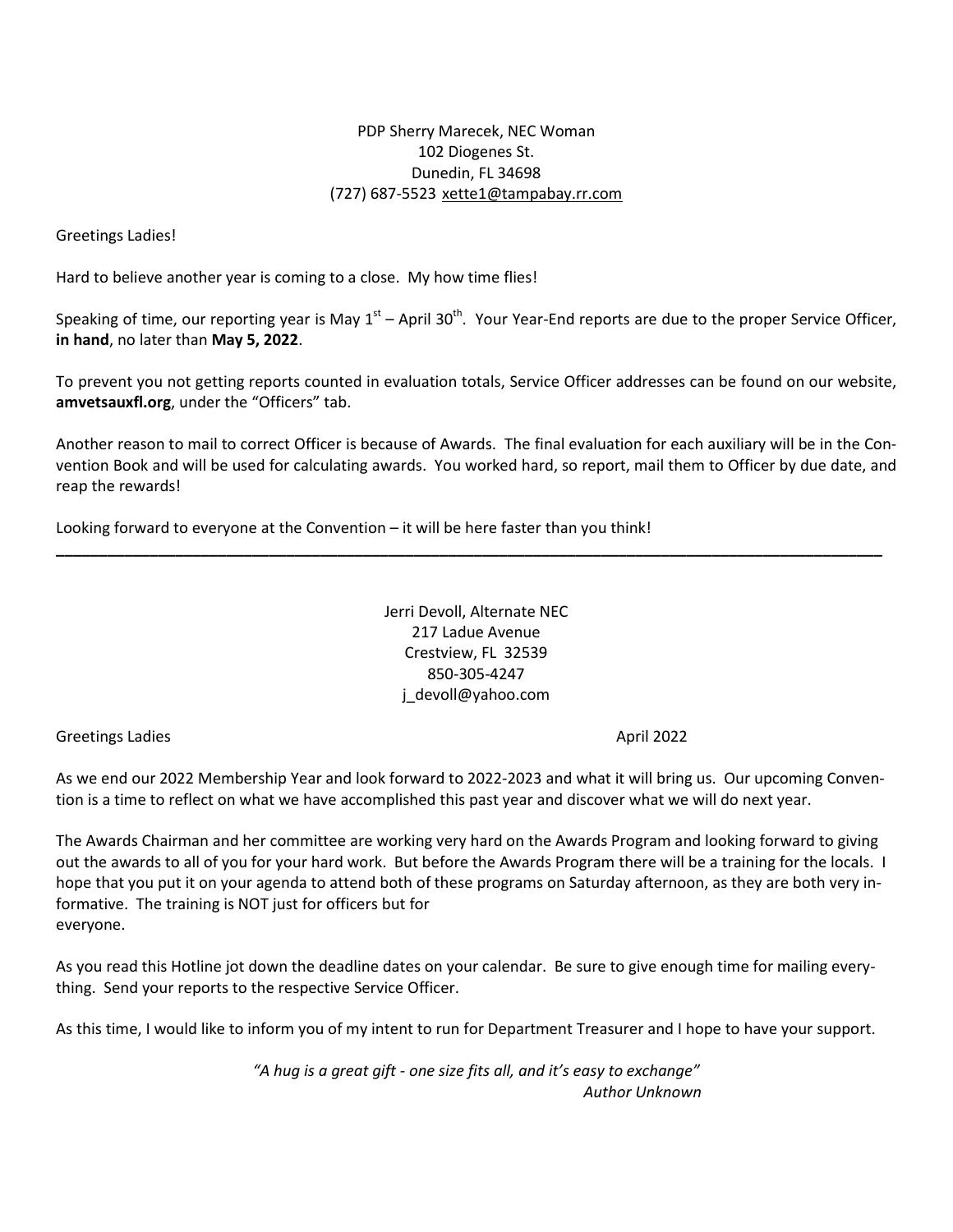# PNP/PDP Charlene D. Kee, Parliamentarian 90 Hidden Lake Drive #132 Sanford, FL 32773 407.716.4244 [CHRLNKEE@AOL.COM](mailto:CHRLNKEE@AOL.COM)

**The clock is ticking, and many auxiliaries have not submitted their bylaws. If your auxiliary is listed below, don't forget to review your bylaws and submit them to me no later than May 15, 2022.**

Make sure you include the bylaws cover sheet that can be found on our website [\(www.amvetsauxfl.org\)](http://www.amvetsauxfl.org/), listed under forms. The cover sheet gives instructions to have one (1) copy of the minutes approving the bylaws and three (3) copies of the bylaws. Remember that your bylaws are not approved until they are returned to your auxiliary. Please do not request a signature request when mailing.

The Department Bylaws will be voted on at the 2022 Department Convention.

| District III (3) | District VI (6) | Auxiliary #4   | Auxiliary #12  |
|------------------|-----------------|----------------|----------------|
| Auxiliary #44    | Auxiliary #47   | Auxiliary #60  | Auxiliary #86  |
| Auxiliary #92    | Auxiliary #98   | Auxiliary #113 | Auxiliary #444 |
| Auxiliary #2000  |                 |                |                |

Department Officers, don't forget to review and update your policy & procedures and email to me before the June *Convention.*

*-----------------------------------------------------------------------------------------------------------------------------------------------------------*

# PNP/PDP Charlene D. Kee Department Officers Training Chair

**Department Officers Election:** To be eligible to hold an elected office, a person must be an auxiliary member in good standing for at least two (2) years. To be considered a member in good standing of the Department of Florida, a member must attend at least one-third (1/3) of local meetings per year unless an excuse is given.

All nominations shall be made from the floor of the Department Convention and all candidates must be on the floor for nominations and election.

During this convention we will be electing a President, First Vice President, Second Vice President, Third Vice President, Sergeant-at-Arms, Treasurer, Chaplain, Scholarship Officer, Hospital Officer, and Americanism Officer.

We will not be electing a National Executive Committeewoman or an Alternate National Executive Committeewoman. These two positions are two-year terms, and takes place in the odd year.

If you are elected, the Department Officers Training will be held on July 8 – 10, 2022. We look forward to all officers attending!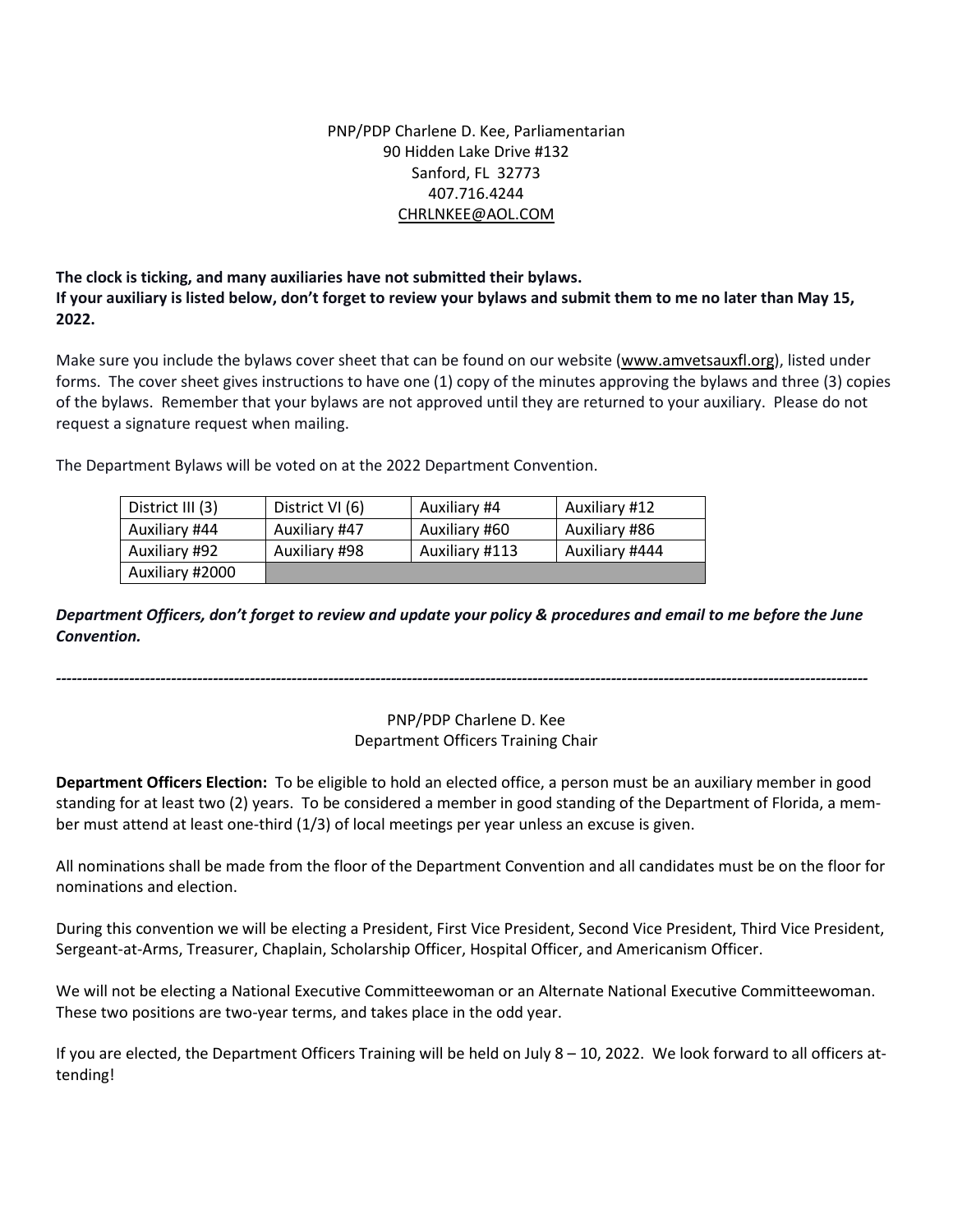PDP Donnajeanne Merritt, Executive Secretary 7520 NE 105<sup>th</sup> Avenue Bronson, FL 32621 352-306-0030 execsecyfl@gmail.com

April, 2022

Greetings Ladies:

## **Upcoming important deadlines -** Paperwork MUST be to me:

- \*\* Final Membership (dues and remittance forms), **May 15, 2022**;
- \*\* Donations, **May 15, 2022**;
- \*\* Patrons Page, **May 15, 2022;**
- \*\* Revalidation forms: **May 19, 2022,**
- \*\* Floor reports from Local Presidents, District Presidents & VAVS: **May 12, 2022.** Please remember that there must be 2 signatures on all checks.

I know that this is a busy time for everyone but the above dates are the deadlines so please adhere to them so that there are no issues for our upcoming convention.

Our website is a great tool for information. It also has all of the current forms you need. Please only use the updated/current forms. The website is **amvetsauxfl.org.** 

See you all in June at our Department Convention in Orlando.

*Donnajeanne*

# **Robin Trudeau, Recording Secretary 551 Plaza Del Sol North Fort Myers Fl. 33917 401-359-9122 [Robin.trudeau4@gmail.com](mailto:Robin.trudeau4@gmail.com)**

*\_\_\_\_\_\_\_\_\_\_\_\_\_\_\_\_\_\_\_\_\_\_\_\_\_\_\_\_\_\_\_\_\_\_\_\_\_\_\_\_\_\_\_\_\_\_\_\_\_\_\_\_\_\_\_\_\_\_\_\_\_\_\_\_\_\_\_\_\_\_\_\_\_\_\_\_\_\_\_\_\_\_\_\_\_\_\_\_\_\_\_\_\_\_\_\_* 

Greeting Ladies: Hope this letter finds you all well…

When doing Roll Call please speak loud and clear so I can accurately record your presence. The only person that can excuse a President or SEC woman is the Department President. Remember no one can answer roll call for you! An Alternate SEC woman may answer roll call if the SEC is not present and they must be listed on the revalidation form for your Auxiliary.

If you have any reports, correspondence and or acknowledgements that you have read on the floor please forward to me as this helps when I am doing the minutes for all meetings to record respectfully.

I look forward to seeing you all at the June convention.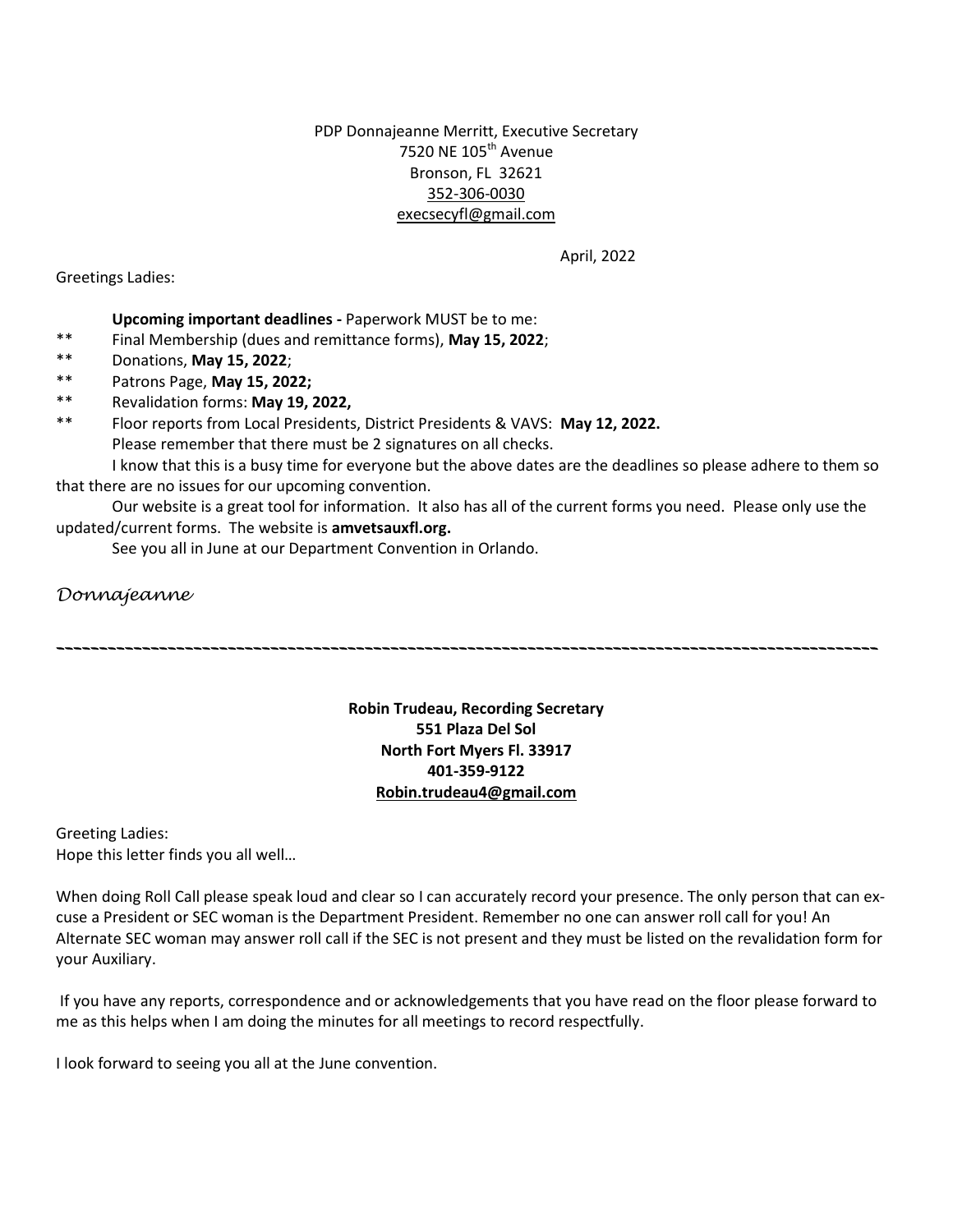## PNP Evelyn McElvin Awards Chairman 4332 Princehall Blvd Orlando, Florida 32811 bleve123@aol.com 407-758-3392

### When you can be anything, be kind!

Hello Sisters:

Convention is right around the corner. Please complete all your paper work and forms that are needed for convention.

We still need to put on our thinking caps and try hard to come up with new and different ways of volunteering, serving our Veterans and our communities. Remember to apply for all the awards to be received at convention.

Looking forward to seeing everyone at convention.

Evelyn McElvin Awards Chairman

> Antionette (Toni) Fox, Quartermaster 368 Pirates Rest Road N. Fort Myers, FL 33917 860-460-0894 [Tonifox1957@gmail.com](mailto:Tonifox1957@gmail.com)

**\_\_\_\_\_\_\_\_\_\_\_\_\_\_\_\_\_\_\_\_\_\_\_\_\_\_\_\_\_\_\_\_\_\_\_\_\_\_\_\_\_\_\_\_\_\_\_\_\_\_\_\_\_\_\_\_\_\_\_\_\_\_\_\_\_\_\_\_\_\_\_\_\_\_\_\_\_\_\_\_\_\_\_\_\_\_\_\_\_\_\_\_\_\_**

Hello Ladies,

Looking forward to our next Convention on June  $10^{th}$  through June  $12^{th}$ , 2022 and of course seeing all you wonderful ladies. I am thankful that Madam President Beck has appointed me to this position as the Quartermaster, as I have actually had such a great opportunity to meet and to talk with all of you.

I hope the items I have been purchasing to sell are meeting your expectations and I have taken recommendations for particular items as some of you have requested, so please be sure to stop over and check it all out. Again, if anyone has any particular ideas in mind, please feel free to share them.

Thank you so much to the volunteers that helped me at our last SEC, I hope you enjoyed yourselves and am looking forward to your return. Please feel free to stop at our tables and introduce yourself and of course if interested, let me know if you would like to volunteer to help at the tables. Also don't forget, you can go to the website [www.amvetsauxfl.org](http://www.amvetsauxfl.org/) to see what items I have available and you can place an order through me directly. But remember all items must be paid for, plus postage prior to me sending anything to you. Thank you.

Yours In Service, Toni Fox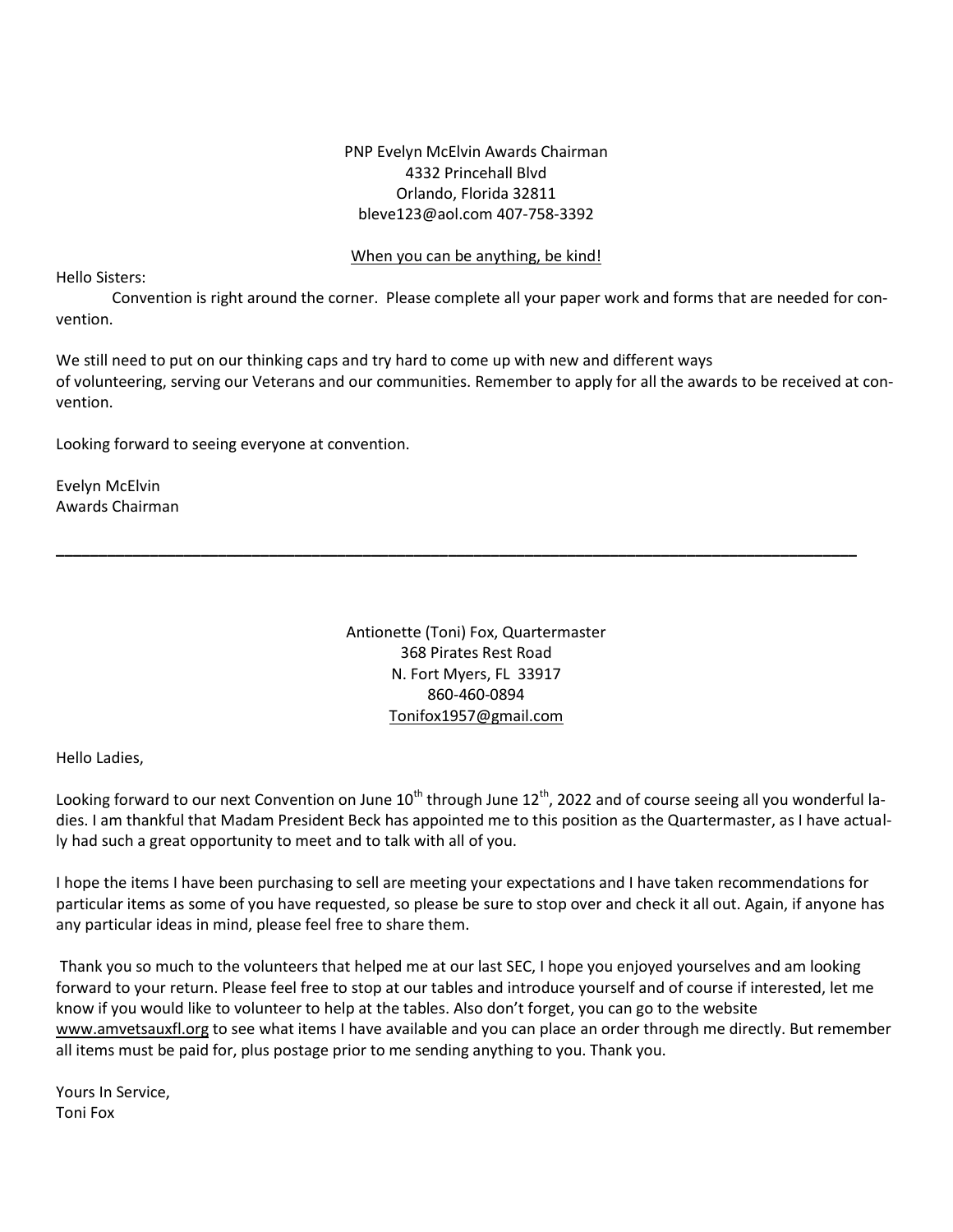Carolyn Bain, PRO 2212 SE 6th Terrance Cape Coral, Fl. 33990 239-850-6908 Fred4903@juno.com

Greetings Auxiliary Sisters!

I hope this finds everyone doing well. I hope that we will have some scrapbooks from the local auxiliaries, at convention that will qualify for the service awards.

Thanks to those that sent me pictures of our Madam President, that was taken when she visited your auxiliary. They will be placed in her history book.

I am looking forward to our Convention in June.

# Fran McGurk Dept. Auxiliary Junior AMVETS Coordinator 108 Valley Circle Brandon, Fl. 33510-2544 813-310-3223 - [emcgurk@tampbay.rr.com](mailto:emcgurk@tampbay.rr.com)

**\_\_\_\_\_\_\_\_\_\_\_\_\_\_\_\_\_\_\_\_\_\_\_\_\_\_\_\_\_\_\_\_\_\_\_\_\_\_\_\_\_\_\_\_\_\_\_\_\_\_\_\_\_\_\_\_\_\_\_\_\_\_\_\_\_\_\_\_\_\_\_\_\_\_\_\_\_\_\_\_\_\_\_\_\_\_\_\_\_\_\_**

Greetings:

I hope everyone is doing well and I look forward to seeing everyone in June!

Our Juniors will be attending the June Convention. Please make sure your Juniors are dressed in their Junior AMVETS blue colored shirts, black pants/skirts, no holes, and black closed toed shoes. In support of our Juniors, here is a tentative schedule for our Juniors for the June Convention.

| <b>FRIDAY, June 10, 2022</b>                                                                 |                                                                  |  |
|----------------------------------------------------------------------------------------------|------------------------------------------------------------------|--|
| 6:30 PM                                                                                      | Joint Opening Session - TBD (let us meet at 6:15 to get seating) |  |
| Juniors to be in their blue shirts, covers and dark pants. No holes in pants and no sandals. |                                                                  |  |
|                                                                                              |                                                                  |  |
| SATURDAY, June 11, 2022 - Salon TBA on Saturday: $8:00$ AM $-1:00$ PM                        |                                                                  |  |
| $7:30 - 8:30$ AM                                                                             | <b>Breakfast</b>                                                 |  |

7:00 PM **Banquet (need count if your Juniors are attending from each Junior Unit Coordinator)**

| Our Juniors have volunteered many hours of their time to help veterans and their communities. Therefore, I am    |
|------------------------------------------------------------------------------------------------------------------|
| reminding the Coordinators that Junior Full Year (June 1 - May 31) reports must be post marked by June 30, 2022. |
| Also, Coordinators, a friendly reminder that you are to be with our Juniors during their meetings.               |

8:45 AM - 1 PM **Meeting Salon TBA** (also walking the floors between 9:30 to 10 AM)

Juniors will be selling 50/50 tickets on the 2<sup>nd</sup> floor. For safety of our younger Juniors. All Juniors under 10 years old will not be roaming the floors to sell tickets. They will be on the 2<sup>nd</sup> floor from 1-3. Parents/guardians please make sure to pick up your child at 3 so they can be safe in your care.

See you at our June Convention and if you need any help, please reach out to us!

Yours in Service, Fran McGurk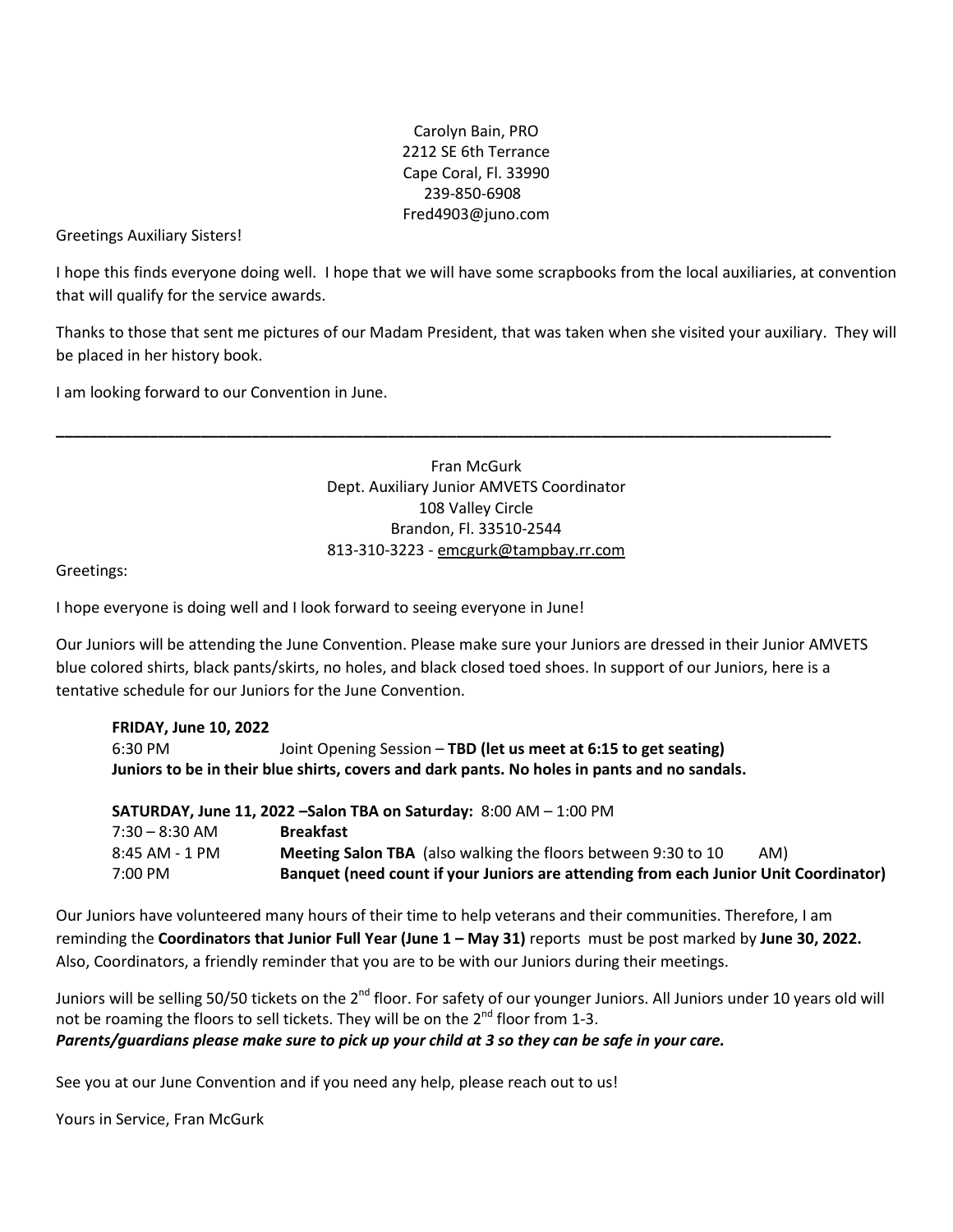# **Doe Seals, Credentials Chairman** 3434 Osage Dr. Zephyrhills, FL 33541 Cell No. 727-256-4882 e-mail: [do](mailto:dseals2@tampabay.rr.com)eseals38@gmail.com

Greetings, Ladies:

June 2022 Convention is fast approaching.. Time to check with your members to find out which ones plan to attend.

Pre-registration MUST be received no later than **Friday, May 13, 2022.** Cost: \$15.00. If paying after pre-registration date or on-site – **cost will be \$20.00**. Please mail to name and address listed above. The Pre-registration form can be located in the back of this Hot Line.

Please review the pre-registration page carefully when listing those who are attending and remember when you are filling out the pre-registration form to list the individual only once at the highest position she holds – not all the positions she may hold. Also when registering, please list the **INCOMING** Local President, and/or S.E.C. - not last year's . If both the SEC and Alt. SEC are attending, please list the Alt. SEC as a Delegate, since the SEC position receives a vote of its own ---and **don't forget --- when using an auxiliary check – two signatures are required.**

If there are any members who are attending for the first time, please put an asterisk \* next to their name, so that they may be recognized as "FIRST TIMERS" during the meeting.

You will need your membership card when registering at the Credentials desk - so put it in your purse before you leave home.

Looking forward to seeing many of you at the June Convention. Lots of fun in store for you on Saturday afternoon, plus a very informative School of Instruction. See you soon!

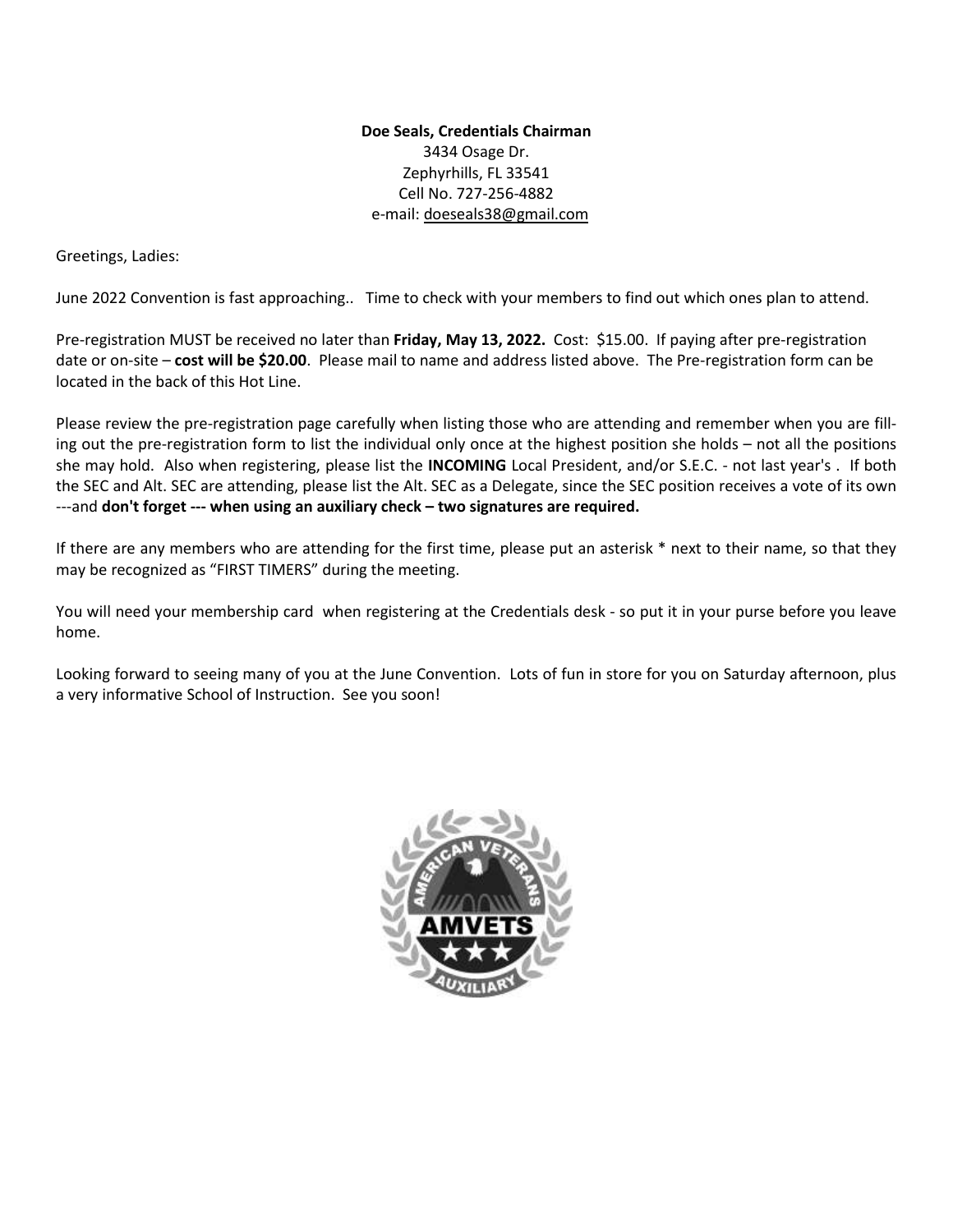# AMVETS LADIES AUXILIARY DEPARTMENT OF FLORIDA JUNE 2022 CONVENTION PRE-REGISTRATION FORM

| Pre-Registration Fee: 15.00                                                                                                           | <b>On-site Fee: 20.00</b>                                            | Deadline: May 13, 2022        |
|---------------------------------------------------------------------------------------------------------------------------------------|----------------------------------------------------------------------|-------------------------------|
| MAKE CHECKS PAYABLE TO: AMVETS LADIES AUX., DEPT. OF FLORIDA<br>Tel. No. 727-256-4882 or 727-412-4546<br>E-mail: doeseals38@gmail.com | <b>Mail to: Doe Seals</b><br>3434 Osage Dr.<br>Zephyrhills, FL 33541 |                               |
| <b>PLEASE PRINT</b>                                                                                                                   | TWO SIGNATURES REQUIRED ON ALL AUXILIARY CHECKS                      |                               |
| Auxiliary #: Location of Post:                                                                                                        |                                                                      | Total Registering: __________ |
|                                                                                                                                       |                                                                      |                               |
|                                                                                                                                       |                                                                      | <b>Amount Enclosed:</b>       |

| Please print and list ONLY Dept. Officers, PDP's, PNP's in this area who are attending the meeting<br>(Registration is paid for Department Officers & PDP'S/PNP's) |  |  |
|--------------------------------------------------------------------------------------------------------------------------------------------------------------------|--|--|
|                                                                                                                                                                    |  |  |
|                                                                                                                                                                    |  |  |
|                                                                                                                                                                    |  |  |

| <b>Local President</b> | <b>SEC</b> | Alt. SEC                                                            | <b>District President</b> |
|------------------------|------------|---------------------------------------------------------------------|---------------------------|
|                        |            | Delegate(s)/Alternate(s) Attach sheet if additional space is needed |                           |
|                        |            |                                                                     |                           |
|                        |            |                                                                     |                           |
|                        |            |                                                                     |                           |
|                        |            |                                                                     |                           |
|                        |            | <b>Honorary Member/Guest (NO VOTE):</b>                             |                           |
|                        |            |                                                                     |                           |

**Mark an asterisk (\*) next to members attending for the first time**

**AMVETS Ladies Auxiliary, Department of Florida**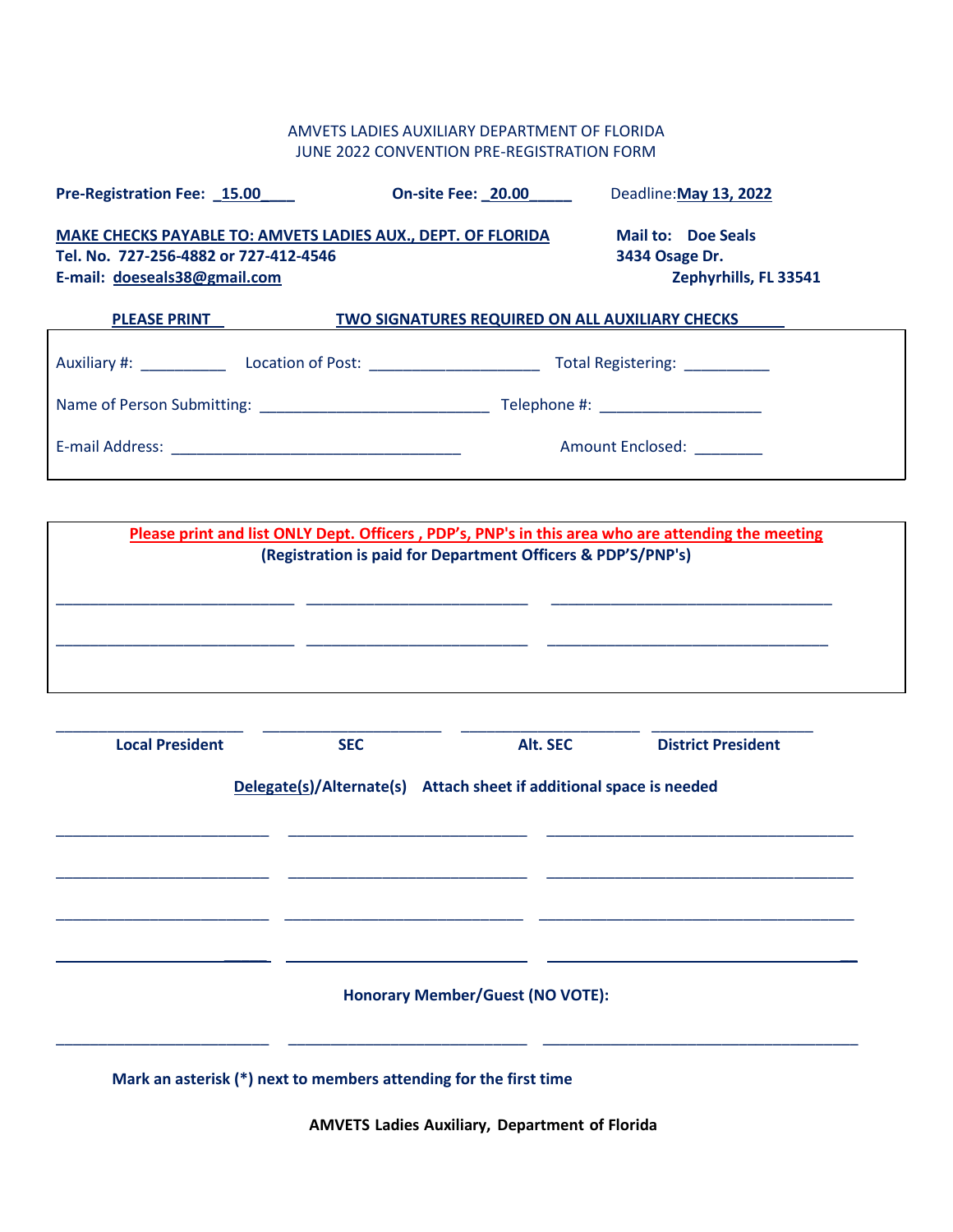## **76th ANNUAL DEPARTMENT CONVENTION ROSEN CENTER HOTEL-ORLANDO,FLORIDA JUNE 9TH-12TH, 2022**

(Note: Agenda is subject to change at the President's discretion)

**Thursday, June 9,2022**

- **3:00 P.M.** Finance Committee Meeting
- **4:00 P.M**. Pre-Con Meeting (Designated Officers only)
- **4:30 P.M.** Audit Committee
- **5:30 P.M.** Honors & Awards Judging 1st Vice, All Service Officers, Current and Past Awards Chairmen are **required** to attend

#### **Friday, June 10, 2022**

- **9:00 A.M.** By-Laws Committee Meeting (Parliamentarian and Appointed Members)
- **10:00 A.M.** Scholarship Judging
- **11:00 A.M.** AMVETS/Auxiliary/Sons Joint Elected Officers Meeting
- 12:00 Noon 4:00 P.M. Quartermaster Hours
- **12:00 Noon - 4:00 P.M**. Registration Hours
- **12:00 Noon - 5:30 P.M.** Hospitality Suite
- **1:00 P.M.** Convention Advisory Committee Meeting Honors and Awards Committee Meeting (**immediately following**) **Prior to 3:00** P.M**.** Local scrapbook deadline
- **3:00 P.M.** Elected Officers Meeting with Appointed Officers(PDP's welcomed) Service Officers Meeting with NEC/PDP Marecek (**immediately following**)
- **3:30 P.M.** AMVETS/Auxiliary/Sons Joint Convention Chair Meeting
- **4:00 P.M.** Scrapbook Judging
- **5:00 P.M.** Presidents Council
- **5:00 P.M.** SEC Council
- **6:30 P.M.** Joint Opening Session
- **8:00 P.M.** Joint Memorial Service

#### **FOLLOWED BY DEPARTMENT PRESIDENT'S RECEPTION IN PRESIDENT'S SUITE**

#### **Saturday, June 11, 2022**

- **7:30 A.M.-9:30 A.M**. Registration Open
- **3:00 P.M.- 4:00 P.M.** Registration Open
- **7:30A.M.** Quartermaster Open (Closed during business sessions)

#### **8:15 A.M. Official Opening of the 76th AMVETSLadies Auxiliary Convention**

- **11:45 A.M**. Gaveliers Meeting & Luncheon **(President**'**s Suite)**
- 1:00 P.M. Honors and Awards Ceremony
- **2:30 P.M.** Quartermaster Audit
- **2:30 P.M.** Local Officers Training/ Orientation with Department Officers